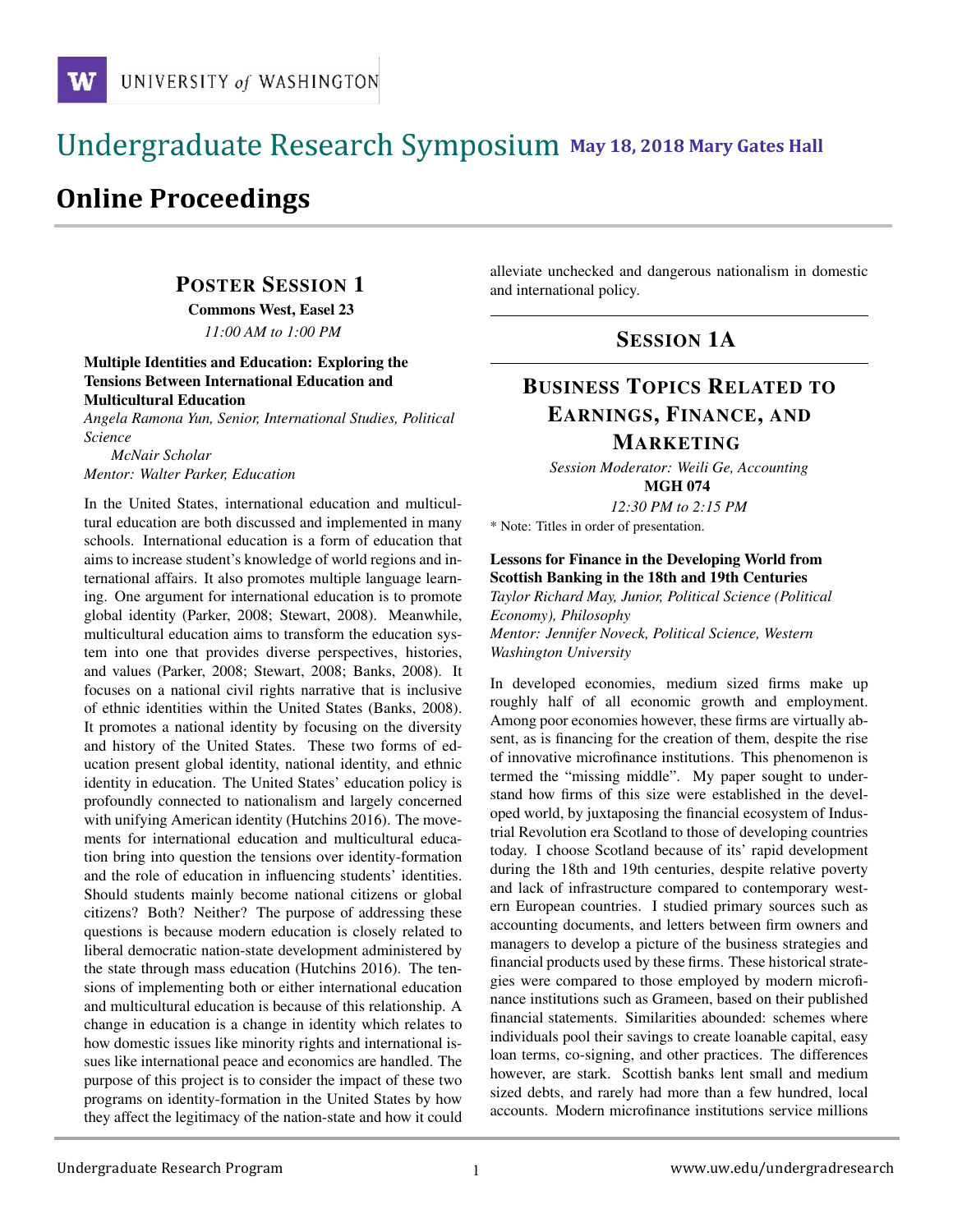of tiny borrowers. Additionally, Scottish banks were universally general-partnerships, a form mostly extinct today. I conclude by suggesting that these differences were key in allowing Scottish banks to finance the Industrial Revolution in Scotland, and that they could assist in financing the "missing middle" in the developing world today.

### POSTER SESSION 2

Commons West, Easel 40

*1:00 PM to 2:30 PM*

#### Fighting for Approval: US Foreign Installments' Contribution to Anti-Americanism

*Douglas Andreas (Andreas) Redd, Sophomore, Pre-Sciences Mentor: Emma Rodman, Political Science, Center for American Politics and Public Policy Mentor: John Wilkerson*

In 2016, the global median favorability of the United States stood at 64%; in 2017, median favorability dropped to 39%. Causes for anti-American attitudes have been difficult to pinpoint, but research suggests the reach of the United States military-approximately 800 foreign military installments in 70 countries-could have a part in America's negative image. Past research has considered the impact of military presence on anti-Americanism versus the lack thereof. But, whether a greater military presence (i.e. more troops, funding, and base cost) accounts for higher levels of anti-American attitudes has not been considered. My research studies whether greater levels of military presence, measured by Plant Replacement Value (PRV), acreage, and personnel, contribute to unfavorable attitudes towards the United States. I predict that greater military presence significantly increases anti-Americanism because an overt outside military presence attributes to a perception of the United States as intrusive, politically motivated, and imperialistic. I use attitudinal data from the Pew Global Attitudes Project and data pertaining to military presence from the Department of Defense's annual Base Structure Report. This relationship, if substantiated, could have important consequences on the future of American trust, power, and foreign policy.

# POSTER SESSION 2

Commons West, Easel 8 *1:00 PM to 2:30 PM*

#### Political Games: North Korea and the United States *Christian Andrew Jamieson, Senior, Political Science (Political Economy) Mentor: Caitlin Ainsley*

Credible threats of nuclear war have not been as profound as they are in the society of today, since the Cold War. The nuclear tension between North Korea and the United States has been escalating at an alarming rate. As a resident of Seattle, I am living in the target area of a potential strike. As a United States Marine, I am one of the first to go when our Nation calls. But what is the likelihood of us actually engaging in nuclear war? Is Kim Jong-un really an insane dictator— lost in his own version of reality, or is he an intelligent and calculating leader attempting to influence the world around him? By using something from the social sciences called game theory, we can break away from the speculation in the media and systematically begin to understand the problem. We can analyze the people involved, their preferences and expectations, and what available actions they can take to achieve these goals. By attaching a theoretical payoff to every action a nation may take, such as North Korea or the United States, we can compare the possible outcomes and accurately predict the course of action by relying on two fundamental theories— first that people are rational. And secondly, that people are always looking to rationally maximize their utility. Through my research, I have found that when you analyze a leader like Kim Jong-un, you realize that his actions, however brash or combative they may be perceived, are actually rational choices. Furthermore, his decision to progress his nuclear program is also rational. Despite that, the crux of my research is that nuclear war with North Korea is currently very unlikely. Using the models from game theory, I can change this assertion from one that typically comes from speculation, to one of calculation.

### POSTER SESSION 2

Commons West, Easel 43 *1:00 PM to 2:30 PM*

#### The Voice of God: Factors that Influence the Use of Religious Rhetoric on Congressional Webpages

*Jon Michael Schaeffer, Senior, Law, Societies, & Justice, Political Science*

*UW Honors Program Mentor: John Wilkerson, Political Science Mentor: Anthony Gill, Political Science*

Religious rhetoric has been a common tool in politics for the majority of American history, from Thomas Jefferson being "unfit to lead a Christian Nation" to Ronald Reagan's "City Upon a Hill". Although the Constitution declares the government to be secular, members of Congress, to varying degrees, regularly invoke religious imagery and rhetoric in the public communications. This study seeks to understand why. I examine congressional religious rhetoric using a unique data source of congressional webpages from the massive .GOV collection of the Internet Archive Project. I hypothesize that members' personal beliefs and electoral strategies help to explain differences in website content. I measure the personal religiosity of members using a carefully constructed scale of involvement in their religious communities. I measure dis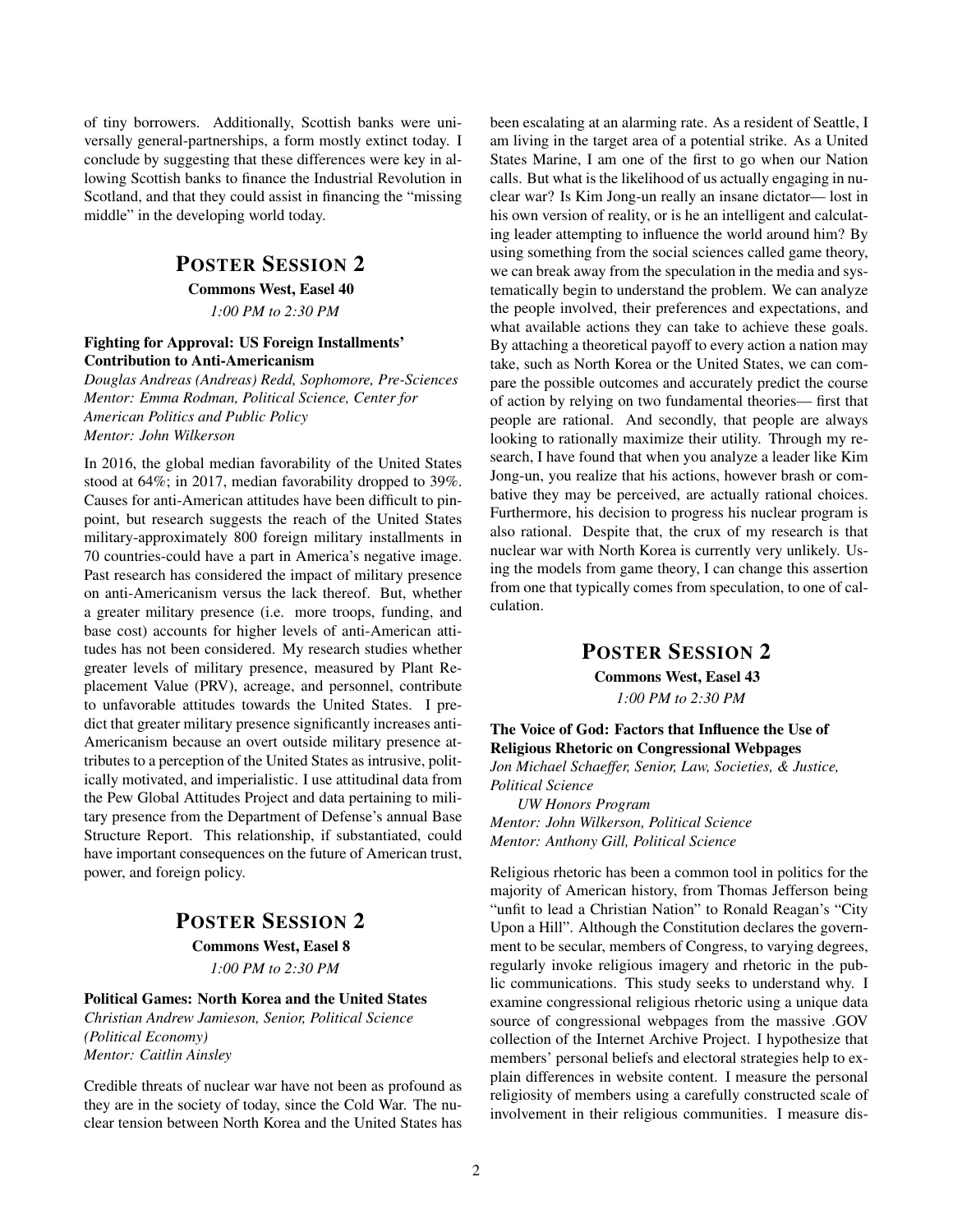trict religiosity using information about district-level church attendance and prayer frequency from the Cooperative Congressional Election Survey. Finally, I draw from established religion lexicons to measure religious emphasis in congressional website content. I find positive, statistically significant support for both hypotheses. This work sheds light on politicians in particular members of congress are actively seeking to brand themselves through the internet for political purposes.

# SESSION 2I

### PURSUING JUSTICE

*Session Moderator: Steve Herbert, Geography* MGH 254

*3:30 PM to 5:15 PM* \* Note: Titles in order of presentation.

Seattle's Democracy Vouchers and their Impact on the Average Donor Profile

*Kalani Tissot, Senior, Political Science UW Honors Program Mentor: John Wilkerson, Political Science*

In 2015, Seattle voters overwhelmingly voted in favor of Honest Elections Seattle. A citizen-led initiative that significantly changed the way Seattle City elections were financed. By providing every resident of Seattle with Democracy Vouchers, four \$25 credits that can be given to participating candidates, these reforms have provided a new opportunity for citizens to become political donors and participate in a process that has been dominated by wealthier and more educated elites. My research analyzes every political contribution made in the 2017 and 2015 electoral cycles for two city council races that are city wide. I break down the city of Seattle into ZIP codes and compare political contributions from each ZIP code in 2015 and 2017. I then use the American Community Survey data to compare each ZIP code by mean income, percent of residents with a bachelor's degree or higher, and percentage of white residents. I predict that Seattle's Democracy voucher program has significantly changed the profile of the average political donor in Seattle and made them more representative of the city as a whole. I hope to find that through publicly financing elections, we can create an electoral system where everyone can participate, not just the wealthy elite. This work is critical for evaluating the success of a multi-million dollar public program and whether it ought to be adopted in other cities throughout the United States.

# SESSION 2I

### PURSUING JUSTICE

*Session Moderator: Steve Herbert, Geography* MGH 254 *3:30 PM to 5:15 PM*

\* Note: Titles in order of presentation.

#### Wealth Redistribution in Agapism

*Cecilia Xin Tong Too, Senior, Political Science Mentor: Jamie Mayerfeld, Political Science*

Wealth inequality in the U.S. is at an extremely high level and continues to grow. In 2010, the wealthiest 10% owned 70% of total wealth, a percentage close to the level in 1930. The gross wealth disparity that characterizes the contemporary U.S. is one of the most pressing economic and political issues of our times. In this work, I present agapism as an alternate philosophical system of ethics to address the debilitating wealth inequality in the U.S. today. Agapism is an ethical system based on the commandment in the Pentateuch to love one's neighbor as oneself. Traditionally, academic philosophy has overlooked agapism as an ethical system because its foundational sources are of religious origin rather than grounded in philosophical texts. However, agapism is a robust ethical system that provides compelling moral reasons for government wealth redistribution. In my work, I detail the moral and philosophical reasons for wealth redistribution that arise from the agapist tradition and explore the kinds of moral obligations agapism imposes on individuals and communities. Though agapism's foundational sources include those of Christian origin, I consider and respond to Christian arguments against government wealth redistribution and Christian arguments that make a weaker case for wealth redistribution than agapism calls for. I also consider and respond to arguments regarding the proper and just distribution of wealth from influential secular figures in contemporary moral philosophy, including John Rawls and Robert Nozick. Among other issues, I consider their perspectives on how wealth should be justly distributed, as well as the government's role in wealth redistribution.

# SESSION 2P

# KOREAN PENINSULA AND MIDDLE EAST: HISTORY AND PRESENT **CHALLENGES**

*Session Moderator: Yong-chool Ha, the Henry Jackson School of International Studies* JHN 022

*3:30 PM to 5:15 PM*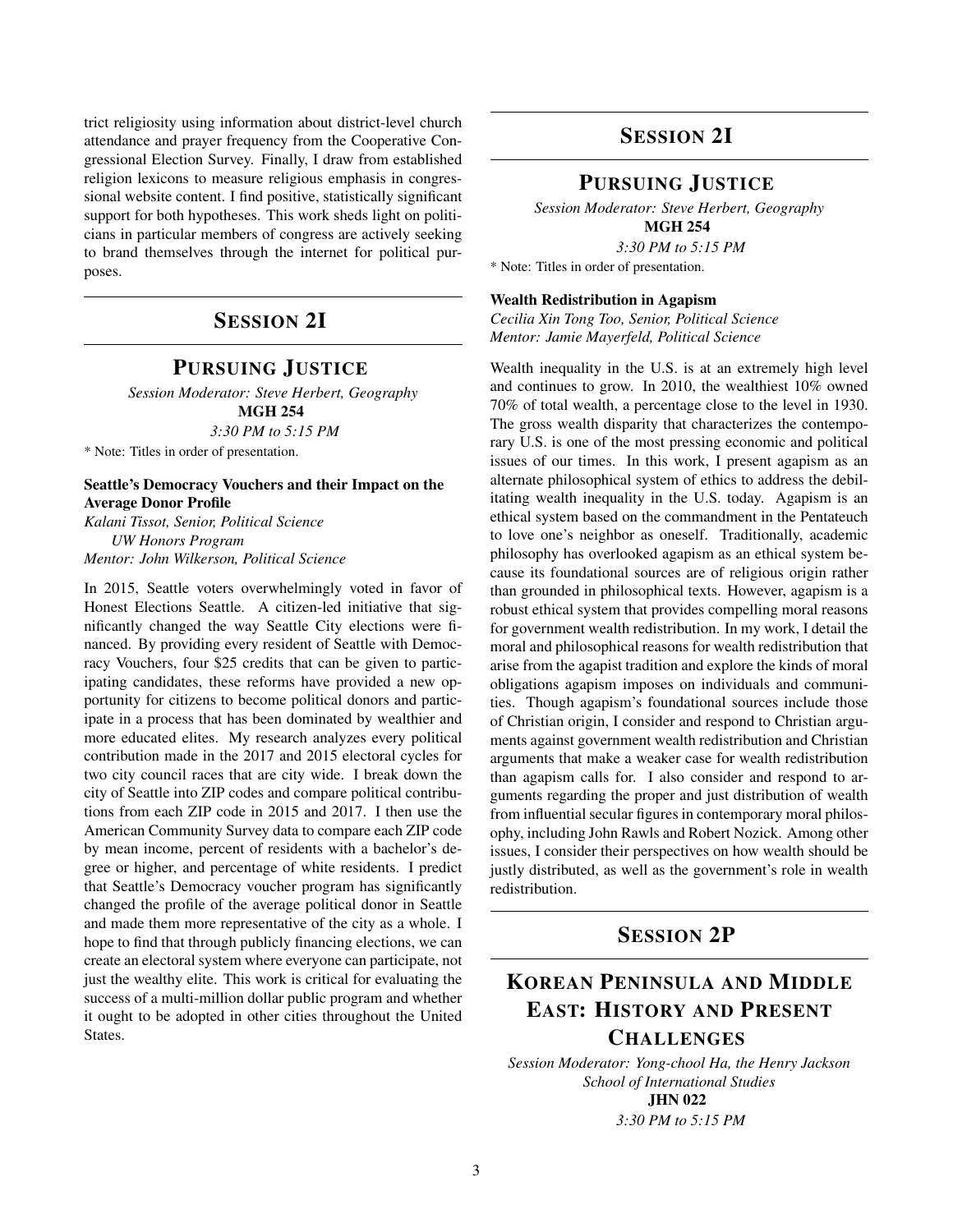\* Note: Titles in order of presentation.

#### Strategic Superiority and Coercive Bargaining

*Yashar Parsie, Senior, Political Science UW Honors Program Mentor: Elizabeth Kier, Political Science Mentor: Jonathan Mercer, political science*

Nuclear coercion rests on the threat of force to compel a demand. Some strategists contend that nuclear coercion does not work between nuclear adversaries. The theory of the nuclear revolution posits that military victory is not possible in the nuclear era, and therefore military power cannot advance political ends. Others maintain that nuclear coercion is indeed possible, and the nuclear balance of power between adversaries shapes political outcomes. This study explores whether strategic superiority generates coercive leverage in crisis bargaining. It employs a qualitative case study analysis of Soviet decision making during the Cuban Missile Crisis to test rival theories of nuclear strategy.

### POSTER SESSION 3

Commons West, Easel 9

*2:30 PM to 4:00 PM*

Cultural Attitudes and Voting: How Close Ties to Asian Culture Affect Asian American Political Participation

*Catherine Marie Ticzon, Senior, Spanish, Political Science Mentor: John Wilkerson, Political Science Mentor: Emma Rodman, Political Science, Center for American Politics and Public Policy*

Scholars continue to be perplexed by the low rates of Asian American political participation despite their relatively high levels of education and income, two factors which have been shown to be strong predictors of political behavior among whites, African Americans, and Latinos. What is different about Asian Americans that make them largely unaffected by these factors? If their low rates of participation remain unmoved, they risk being systematically neglected from the democratic processes of the government. This study hypothesizes that the deeply rooted Asian cultural values of respect for authority and hierarchy dampen defiance and encourage passivity, therefore causing Asian Americans who are closely tied to their Asian culture to be less politically active. This study will measure political participation through self-reported voting and registration, while using a series of variables to determine levels of engagement with Asian culture. The dataset used from National Asian American Survey captures Asian Americans' political attitudes and behaviors during the Presidential elections of 2008.

### POSTER SESSION 3

Commons West, Easel 11

*2:30 PM to 4:00 PM*

#### What is your Non-Emergency? Socioeconomic Factors Contributing to Misutilization of the South King County 911 System

*Ernie Tao, Senior, Political Science, Biochemistry Mary Gates Scholar, UW Honors Program Mentor: John Wilkerson, Political Science*

*Mentor: Lucy Jarosz, Geography*

Connecting patients to the appropriate health or social service intervention is critical for their long-term health and well being. The 911 system is increasingly being utilized for nonemergency medical situations that originate with non-acute health issues and poor health care access. This diverts resources away from the core mission of fire departments which is to respond to emergencies in a timely manner. This study utilized data from South King County's 911 dispatch center, Valley Communications, and the American Community Survey to identify socioeconomic factors that may correlate with non-emergent 911 responses. Ultimately, this demographic study identified areas with high primary health needs that are ineffectively addressed and characterized their demographic profiles. Of particular interest are high frequency non-emergent callers that rely on the 911 system for chronic and reoccurring health issues. This information was mapped and related to health care facility locations to determine how health access played a role in this behavior. Researchers and policymakers can expand upon the conclusions of this study to create more targeted, effective, and efficient alternatives to the emergency medical system that can serve regions with the greatest health access and health delivery needs.

# POSTER SESSION 3

Commons West, Easel 41 *2:30 PM to 4:00 PM*

#### Beyond the Judicial Paradigm: How International Courts Can Impact Nations with Restrictive Abortion Laws

*Claire Helene (Claire) Gupta, Sophomore, Law, Societies, & Justice*

*UW Honors Program*

*Mentor: Rachel Cichowski, Department of Political Science*

The decriminalization of abortion has been a contentious issue in many countries throughout the world. Not only does the issue evoke religious debate, but a country's abortion laws also highlight the relationship between the state and women's bodies. The courts can have a considerable impact even in sensitive issues in society. Governments that have an inde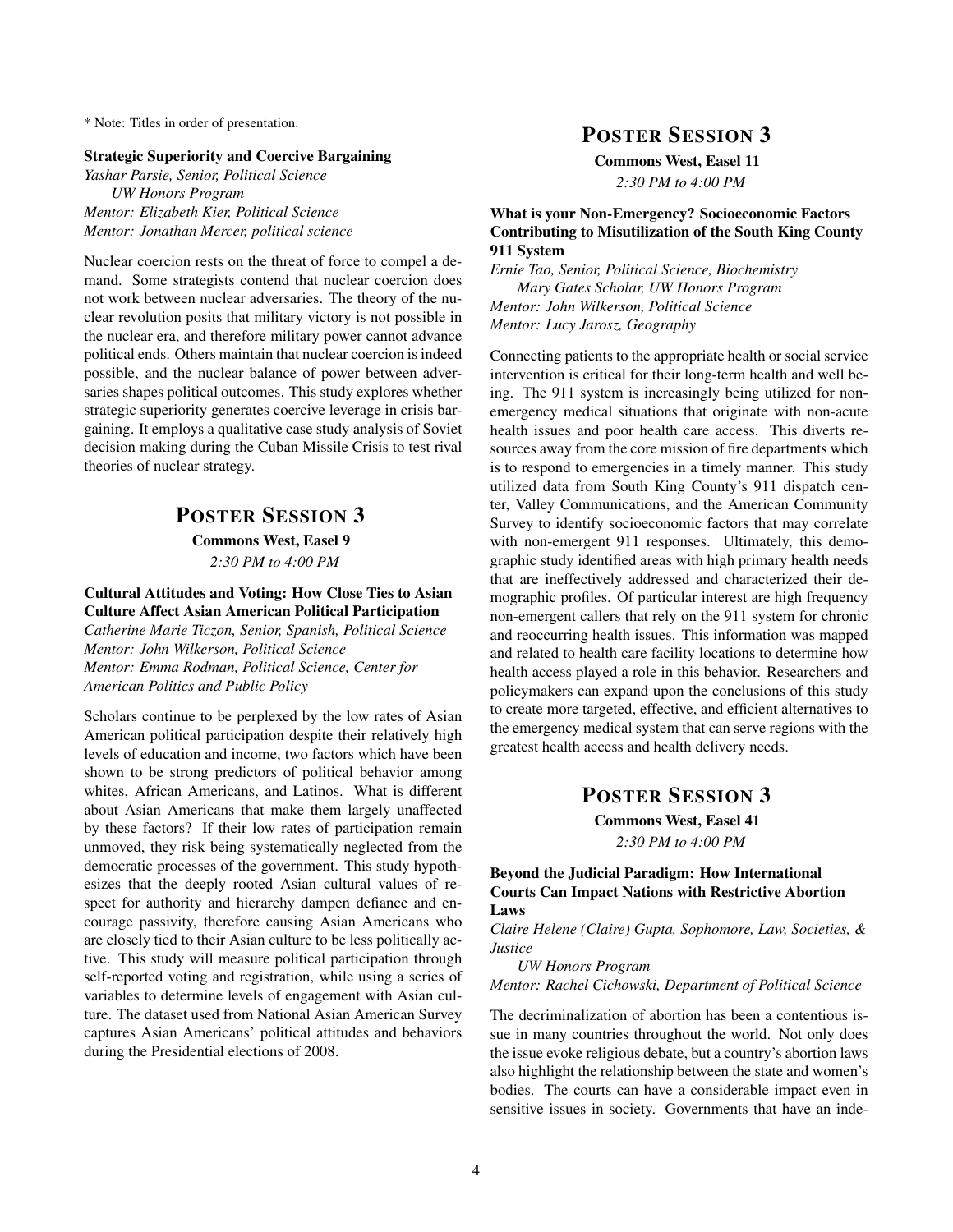pendent judiciary as well as international courts in particular can provide a means for institutional change to occur. The purpose of this study is to understand the role that international courts' judicial policymaking plays in nations with restrictive abortion laws by examining the interactions between international courts and the domestic legal system. More specifically, the focus is on the case of Ireland due to its restrictive abortion laws and its increasingly independent judiciary as well as the fact that it is embedded in numerous international legal systems, such as the European Court of Human Rights (ECtHR). The HUDOC ECtHR Database, the Curia European Court of Justice Database, the Supreme Court of Ireland Judgement Database, as well as the Irish Statute Book were utilized in order to compare both domestic and international judicial rulings to Irish policy changes. Through examining the progression of the decriminalization of abortion in Ireland, the study concludes that international courts are in a unique position to provide incentive for countries to clarify ambiguity in their abortion policy and to institute domestic services. Although the focus is Ireland specifically, the study provides a general framework for the examination of international courts' impact on other member states and contributes a more nuanced understanding of international courts' role in policymaking.

# POSTER SESSION 3 Commons West, Easel 10 *2:30 PM to 4:00 PM*

Moving Past Multiple-Matching Funds: A First Look at the Efficacy of the Seattle Democracy Voucher Program

*Kaylinne Anna (Kay) Shaffer, Senior, Political Science Mentor: John Wilkerson, Political Science Mentor: Emma Rodman, Political Science, Center for American Politics and Public Policy*

Past research shows that white and wealthy men are the most prevalent donors to local and state political campaigns, maintaining political influence through ineffectively regulated systems thereby threatening the quality of American democracy. As regulation-based campaign finance reform has been unable to mitigate the influence of large donors in local campaigns, city councils and grassroots organizations have started to present incentive-based policies to provide average Americans with the means to donate, though few have actually implemented them. Budding reforms like that of the Democracy Voucher program in Seattle, though showing promise, demand the attention of researchers to analyze their efficacy. Through comparing both the demographics and the histories of political engagement between donors, program participants, and other voters, this study seeks to determine the initial success of the Democracy Voucher program in Seattle. It concludes that one can observe a minimal increase in donors and more diverse donors, suggesting that the Voucher Program was marginally effective in achieving its goals of diversifying the donor pool. This research contributes to the literature available to policy makers and other researchers interested in developing public campaign financing reforms at the municipal and, potentially, state level.

### POSTER SESSION 3

Commons West, Easel 8 *2:30 PM to 4:00 PM*

When Do States Protect the Environment?: Conflicting Economic Motivations Behind State Funding Policy

*Kassidy Jean Smith, Junior, Political Science Mentor: John Wilkerson, Political Science Mentor: Emma Rodman, Political Science, Center for American Politics and Public Policy*

Environmentalism has often been considered a moral commitment. However, this paper investigates the hypothesis that environmentalism is not just a moral commitment, but a highly logical economic commitment. I argue that environmentalism is not contrary to economic motivations: instead, states fund their departments of ecology when they stand to gain economically from doing so. This paper compares the percentage of each state's budget that went towards funding their ecology department to the tax revenue generated by two types of state resources: the outdoor recreation economy in each state and each state's proven crude oil, shale gas, and natural gas reserves. When states receive more tax revenue from the outdoor recreation economy, they allocate a larger percentage of their budget to ecology departments. On the other hand, the presence of proven crude oil, shale gas, or natural gas reserves will decrease the amount of funding for state ecology departments because states generally gain more economically from the exploitation of those resources than from the outdoor recreation economy. Broader implications of this paper include the conclusion that the best way to ensure that states will be environmentally conscious is to make it economically advantageous to do so as states act primarily on economic incentives. This study uses data sets from Ballotpedia and American FactFinder and is supplemented with data from the National Conference of State Legislatures and the Outdoor Industry Association.

# POSTER SESSION 4

Commons West, Easel 38 *4:00 PM to 6:00 PM*